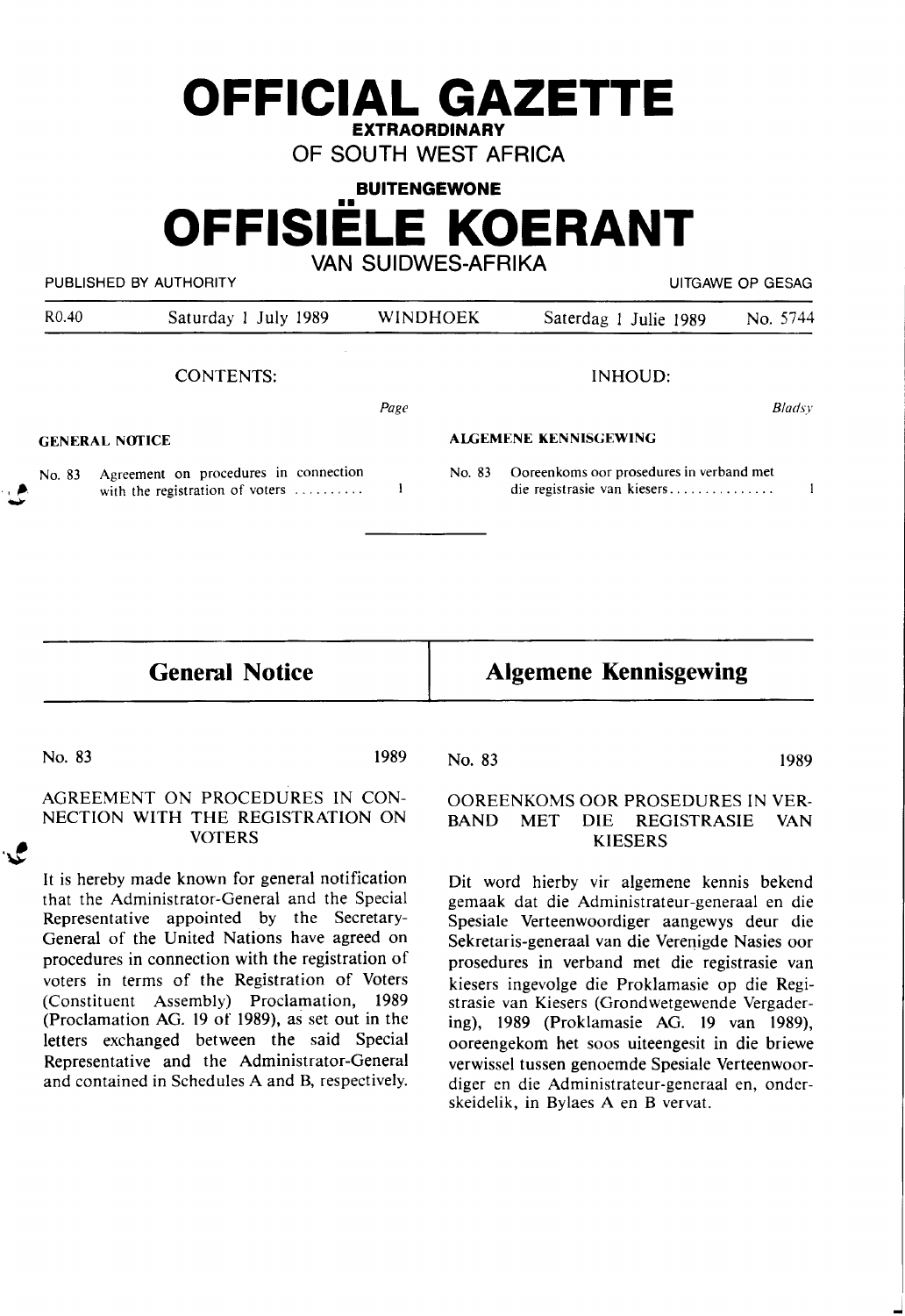# **ANNEXURE A UNTAG NAMIBIA**

26 June 1989

Dear Mr. Administrator-General,

In connection with the impending promulgation of the Registration of Voters (Constituent Assembly) Proclamation 1989, I would like to state the following:

1. In accordance with relevant decisions of the Security Council, in particular resolutions 431 (1978) of 27 July 1978, 435 (1978) of 29 September 1978, 629 (1989) of 16 January 1989, and also resolution 632 (1989) of 16 February 1989, free elections **will** be held for the whole of Namibia as one political entity to enable the people of Namibia to freely and fairly determine their own future. The elections will be under the supervision and control of the United Nations. Supervision and control in this context means that the Special Representative must at each stage, level and place satisfy himself that the conduct and the procedure of the voter registration are fair and appropriate. Moreover, the Special Representative will bring to the attention of the Administrator-General his comments and proposals in regard to any aspect of the voter registration process whenever he thinks that ic is necessary. The Special Representative shall give due consideration to the way in which the Administrator-General responds to his proposals when the Special Representative makes his final determinations on the existence of free and fair conditions for the election.

2. In respect of the registration of voters, UNTAG personnel will be present:

- (a) with each registration team appointed by the Administrator-General;
- (b) at the offices of all district supervisors appointed by the Administrator-General;
- (c) at the offices of all district officers appointed by the Administrator-General;
- (d) at the office of the Chief Registration Officer, appointed by the Administrator-General; and
- (e) at court hearings relating to appeals and objections regarding the registration of voters.

The Administrator-General Windhoek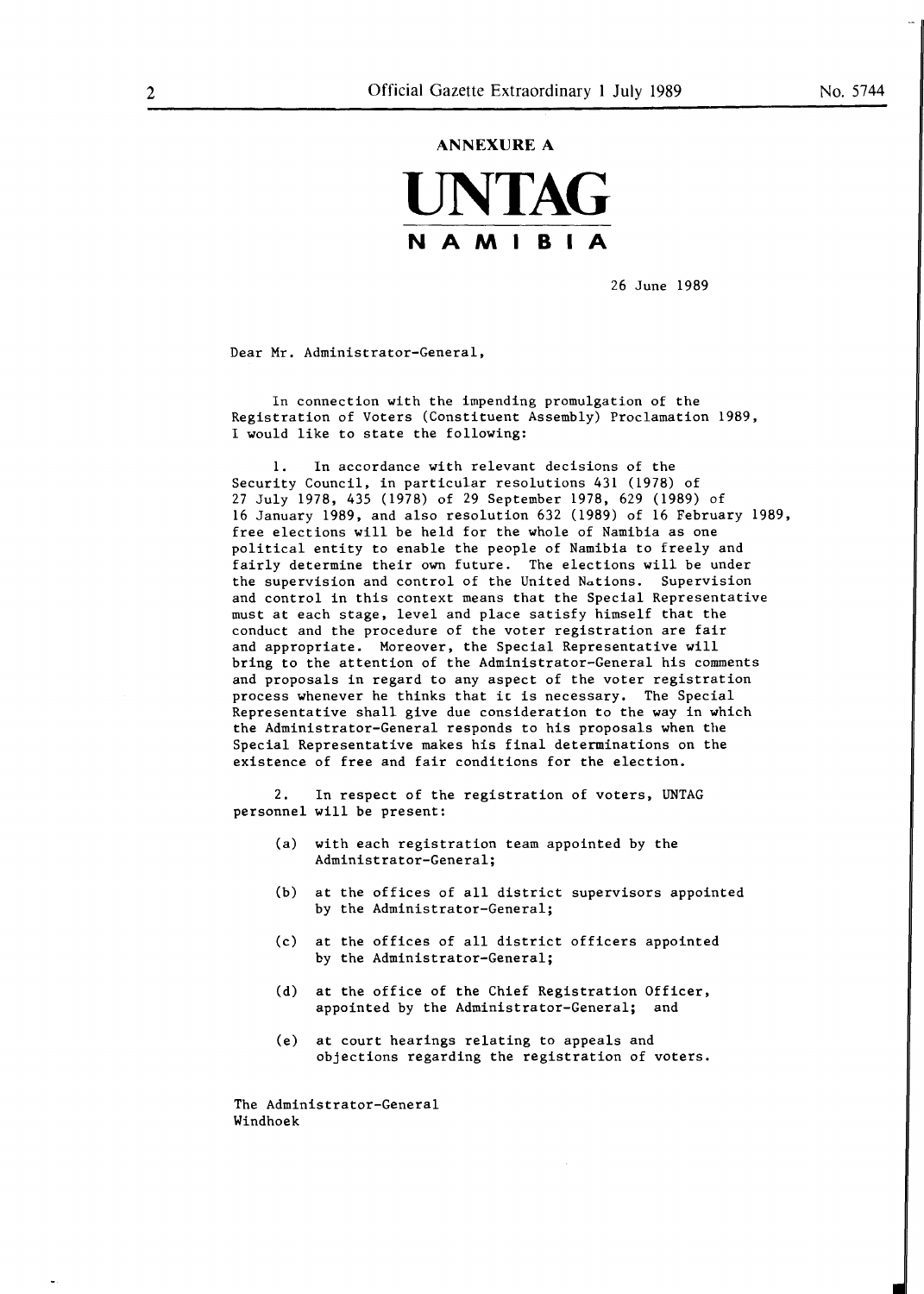3. Where complaints are **made** by individuals or by UNTAG or where circumstances arise which may influence free and fair elections, investigations must be made in the first instance by team leaders of the Administrator-General and UNTAG counterparts. If the matter cannot be resolved it shall immediately be referred to the district supervisor and his UNTAG counterpart for investigation. Should the matter not be resolved at that level, it shall be immediately referred to the Chief Registration Officer of the Administrator-General and his UNTAG counterpart who will conduct investigations and report respectively to the Administrator-General and the Special Representative for settlement in accordance with the United Nations plan.

Registration cards and ballot papers printed and sealed by the State Printers, Pretoria, in a container of the South West African Transport Services will be escorted from Pretoria to Windhoek by representatives of the Administrator-General and UNTAG. Representatives of UNTAG and the Administrator-General will be given the opportunity to satisfy themselves about the printed contents of the registration cards and the ballot papers.

5. On arrival in Windhoek the serial numbers of the registration cards and ballot papers will be checked by representatives of the Administrator-General and of the Secretary-General's Special Representative to determine whether these coincide with those reflected in the requisitions issued by the State Printers, Pretoria. Furthermore, printing on such registration cards and ballot papers shall be checked by the aforementioned representatives.

6. Copies of all relevant registers, returns and receipts will be made available to the UNTAG representative relative to the items referred to in paragraph 4 above.

All registration cards and ballot papers are to be locked in a strongroom with two independent locks, one of which is to be controlled by an UNTAG representative and the other by the Chief Registration Officer to the Administrator-General, or his delegate. The lock controlled by UNTAG and by the Chief Registration Officer respectively, will be sealed; one with the United Nations seal and the other with the South African seal.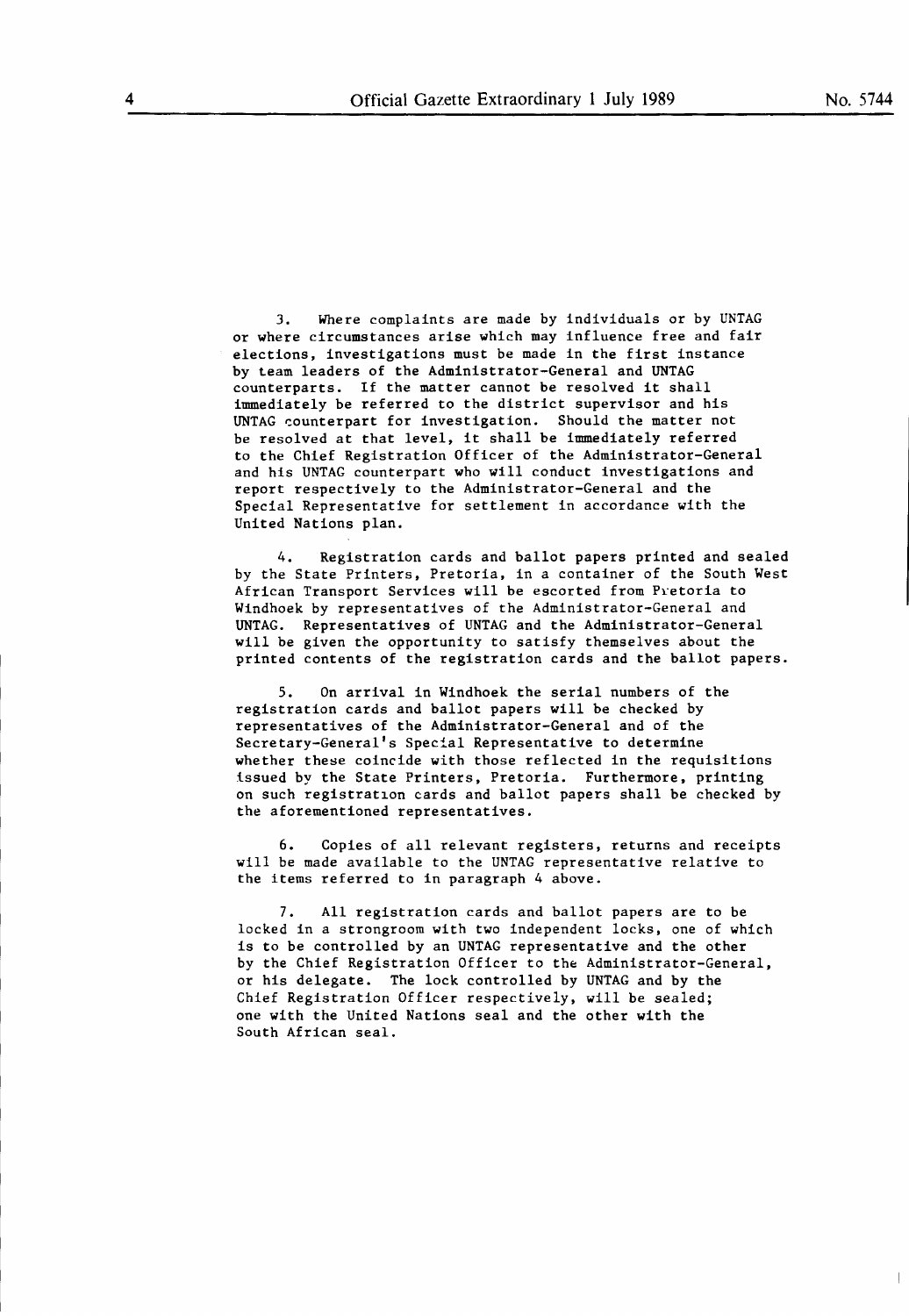8. Registration cards and ballot papers allocated for use in each district will be sealed in cardboard boxes by representatives of the Chief Registration Officer and UNTAG representatives which boxes will be escorted and handed over to district supervisors (against receipt) by **SWAPOL** and UNTAG police monitors.

9. Registration cards for use of registration teams appointed by the Administrator-General are to be issued by district supervisors to registration team leaders (against receipt) in the presence of UNTAG counterparts and copies of the receipt will be made available to the UNTAG district supervisor.

10. Control exercised by team leaders appointed by the Administrator-General in regard to used and unused registration cards and completed application forms **will** be supervised and controlled by UNTAG team leaders.

11. Duplicate registration cards and completed application forms are to **be** handed to district supervisors by team leaders appointed by the Administrator-General (against receipt) for processing. UNTAG team leaders will supervise this process.

12. Duplicate registration cards are to be sealed in cardboard boxes in the presence of UNTAG district supervisors who will place thereon an acceptable UNTAG seal/mark/signature after which the item will be dispatched per registered post.

13. The sealed cardboard boxes referred to in paragraph 12 above will be collected in Windhoek oy the designated representatives of the Chief Registration Officer and of UNTAG. The content of these boxes will be checked and receipts will be issued to the district supervisor and copies thereof will be made available to UNTAG counterparts.

14. All actions taken in the office of the Chief Registration Officer at Windhoek will be performed in the presence of UNTAG representatives who will supervise and control the process.

15. All duplicate registration cards will be computerized and filed in the strongroom in the presence of UNTAG representatives.

16. Operations at the office of the Chief Registration Officer and the strongroom thereat will be guarded by SWAPOL and UNTAG police monitors for twenty-four hours each day throughout the week, during the whole period of the electoral process.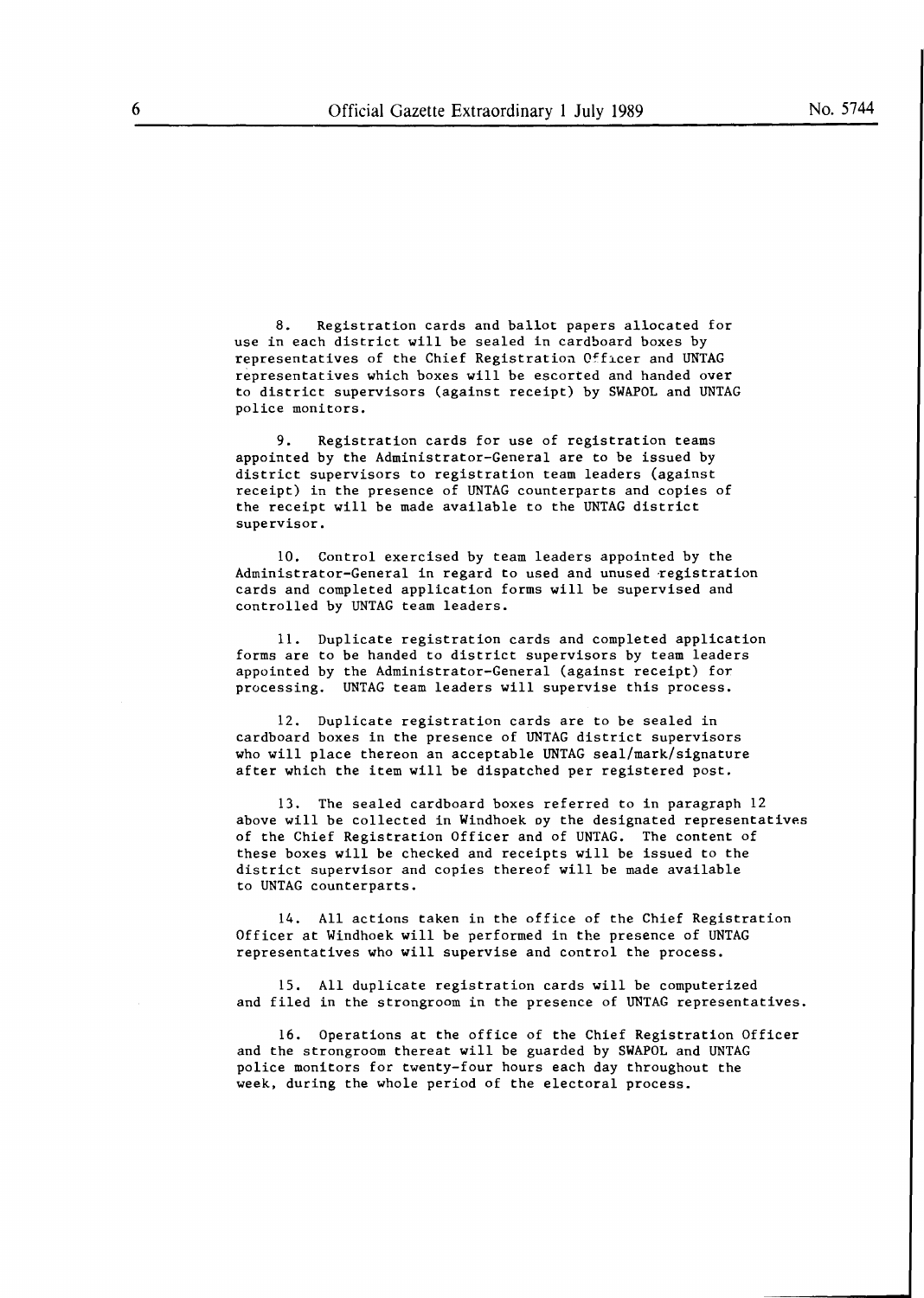17. In terms of functions entrusted to officials appointed by the Administrator-General, only team leaders may refuse an application to register a voter. It is required that registration officers will hand all doubtful applications for registration to the team leader for finalization, Before a team leader rejects an application to register, he must obtain the concurrence of his UNTAG counterpart.

18. In terms of paragraph 2 above, the Administrator-General undertakes to ensure that only senior government service officials of integrity, who are impartial and in good standing will be utilized in the registration exercise as district supervisors, district officers and registration team leaders.

19. However, where due to lack of officials, private individuals are to be appointed as registration officers, these will be carefully screened and selected and their names and addresses published as required by the Proclamation,

20. The Secretary-General's Special Representative retains the right to call for any appointment made in terms of paragraphs 18 and 19 above to be **withdrawn** if in his judgement such appointment is not compatible with free and fair elections. Paragraph 11 of the Agreement between the United Nations and the Republic of South Africa concerning the Status of the United Nations Transition Assistance Group in Namibia (South-West Afric&) is also relevant in this regard.

21. Lists of registration officials and UNTAG observers are to be mutually exchanged and maintained.

22. Notices of dates and places of registration will be made available to UNTAG observers timeously and all returns and information concerning the registration process will also be provided on a daily basis.

23. In the performance of their tasks, the Administrator-General will render such reasonable assistance as may be required by UNTAG observers.

24. In the event of necessity the relatively shorter periods during which mobile and temporary registration teams operate at temporary registration points during the registration period may be extended by mutual arrangement between the Administrator-General and the United Nations Special Representative.

25. Notices relative to dates, times and venues of hearings of appeals and objections will be provided timeously to UNTAG representatives who will be expected to attend such hearings.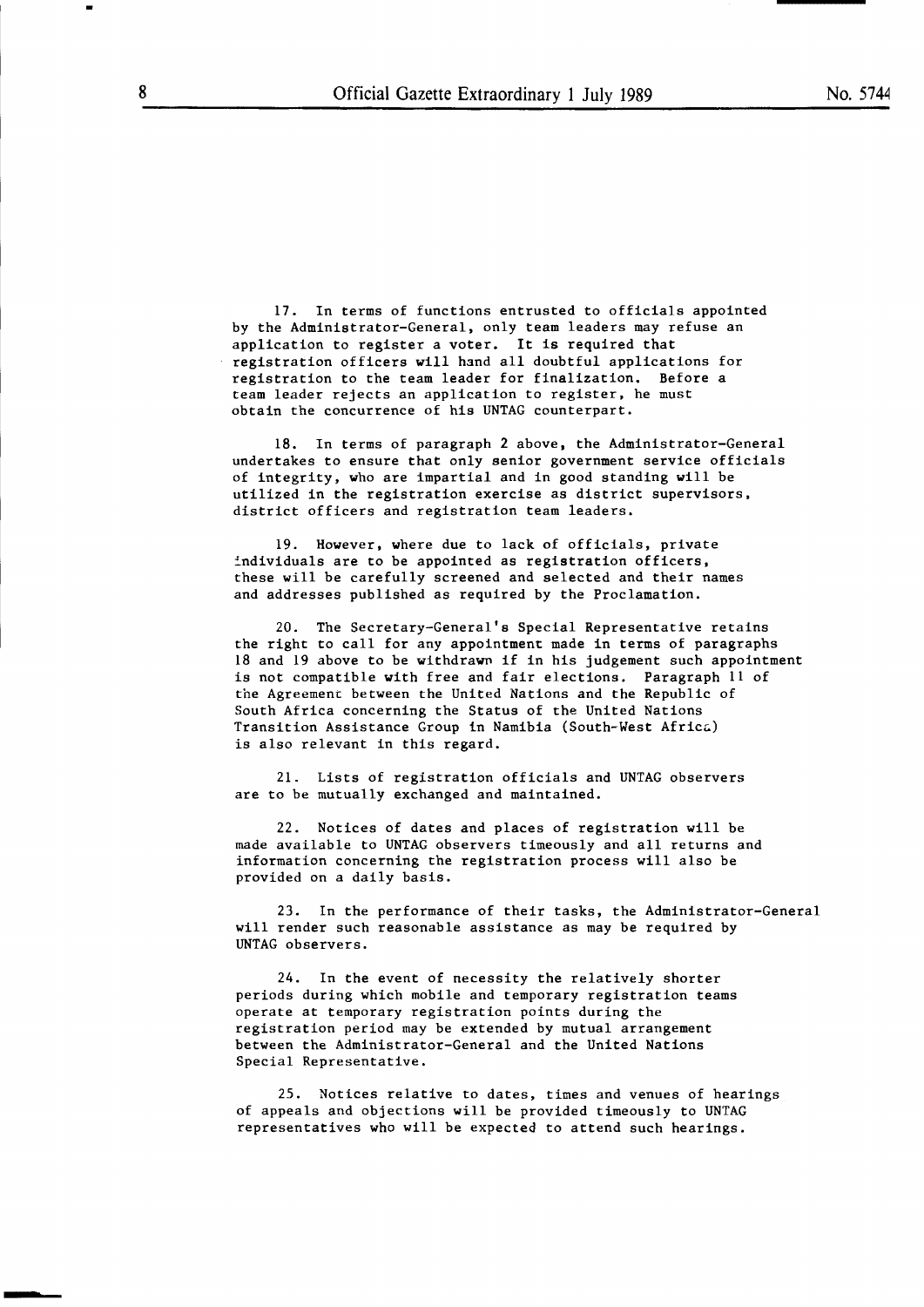26. The following categories of persons will not be appointed as registration officials:

- (a) Serving members of the armed forces and the police;
- (b) Persons known to have campaigned openly for political parties;
- (c) Members of the demobilized forces;
- (d) Office holders of political parties and persons who have openly identified themselves with partisan politics.
- 27. Registration will not take place at any:
- (a) Police station;
- (b) Military base;
- (c) Chief's residence;
- (d) Political Party office.

28. I would appreciate receiving your express confirmation of this letter. Upon receipt of that confirmation, I will not raise objections to the promulgation of the Registration of Voters (Constituent Assembly) Proclamation 1989.

Yours sincerely,

Marthe "Sletionerie

Martti Ahtisaari Special Representative of the Secretary-General for Namibia